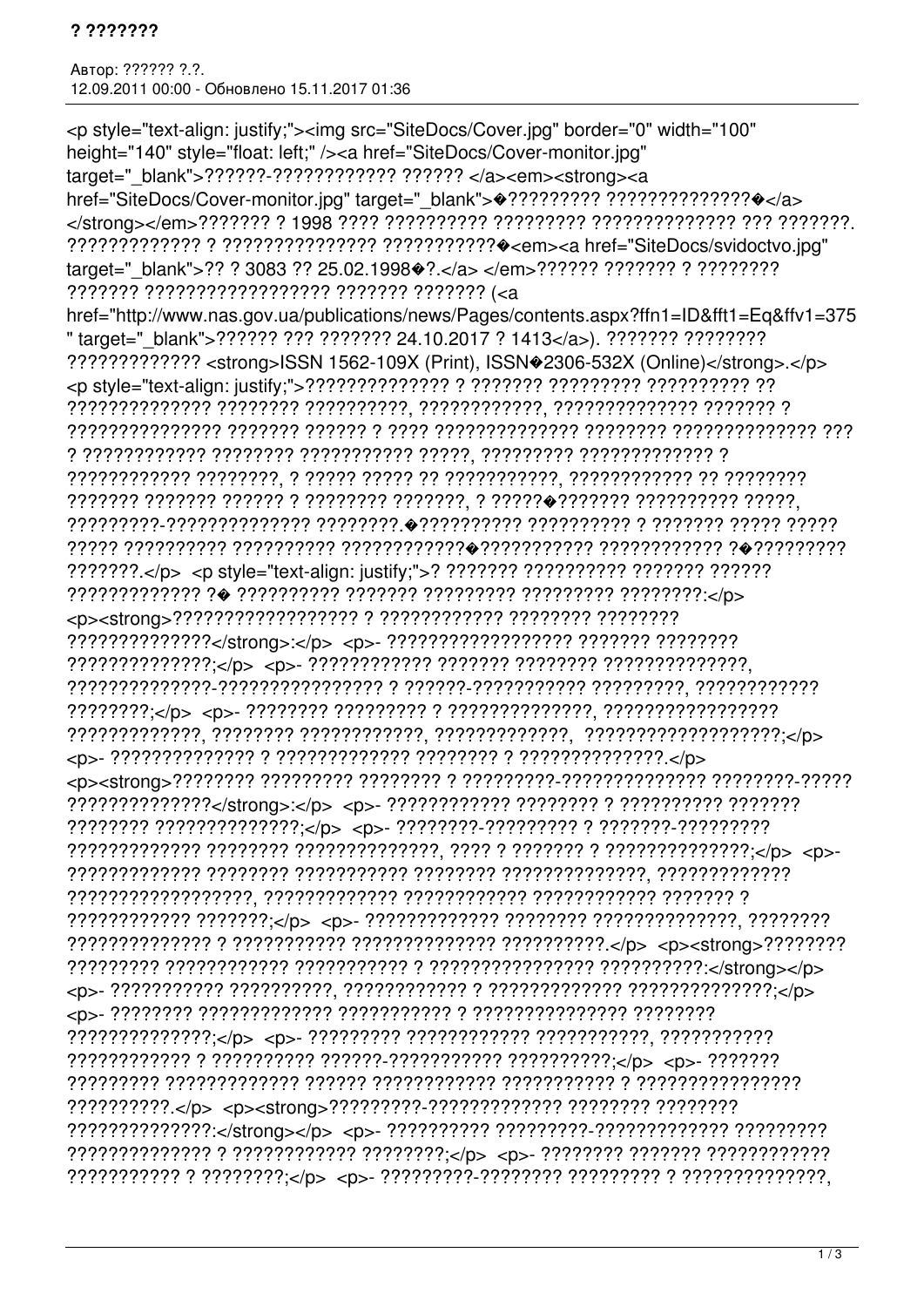Автор: ?????? ?.?. 12.09.2011 00:00 - Обновлено 15.11.2017 01:36

?????????? ?????? ??????????, ?????????? ???????????, ??????????????? ???????????? ? ?????????????? ? ???????????? ????????;</p> <p>- ?????????? ??????? ????? ? ??????????????, ???????? ?????????? ?????????????????.</p> <p><span style="text-align: justify;">????????????? ?????? ???????: 4-5 ??? ? ???.</span></p> <p style="text-align: justify;">??????-???????????? ?????? "????????? ??????????????" ????????????? ?????????? ??????????????????? ???????????? ????? ?????? <a href="http://www.nbuv.gov.ua/portal/soc\_gum/eprom/index.html" target="\_blank">"????????? ???????"</a> ? ??????????? ? <a href="http://dspace.nbuv.gov.ua/dspace/handle/123456789/248" target="\_blank">??????? ??????????? ?????????? ????????????? ??????? ??? ???????</a>.</p> <p style="text-align: justify;"><img src="http://elibrary.ru/images/elibrary\_logo.gif" border="0" title="eLIBRARY.RU - ??????? ??????????? ??????????" width="150" height="33" style="text-align: -webkit-auto; float: left;" /></p> <p>??????-????????????�?????? "????????? ??????????????" ? ?????? 2011 ???? ??????? ? ????????????? ???????????????? ???? - �"<a href="http://elibrary.ru/title\_about.asp?id=32619" target="\_blank">??????? ??????????? ??????????? E-Library.Ru (??????????? ???????? ???????? ??????????? - ????)</a>".</p> <p>�</p> <p><a href="https://scholar.google.com/citations?hl=uk&user=e1bMsQ8AAAAJ" target="\_blank"><img src="http://scholar.google.com.ua/intl/ru/images/scholar\_logo\_lg\_2011.gif" border="0" alt="???????? Google" width="100" height="40" style="text-align: justify; border: 0px; float: left;" /><span style="text-align: justify;">?????? ?????????????�???????? ????????? ????????? ???????? ???????? Google.</span></a></p> <p>�</p> <p>??????? ????????? ? ????????????? ??????????? ?????????? ??????? ?????????�<strong>Ulrich's Periodicals Directory</strong>.</p> <p>??????-???????????? ?????? �????????? ??????????????� ????????????? ? ????????????? ???????????????? ?????:<a href="http://www.drji.org/" target=" blank"> <strong>DRJI (Directory of Research Journals Index)</strong></a> ? <strong><a href="http://journalseeker.researchbib.com/?action=viewJournalDetails&issn=1562109X&uid=r2 4569" target="\_blank">Research Bible</a></strong> (?????, ??????), <a href="http://journals.indexcopernicus.com/+,p1236,3.html">Index Copernicus</a> (??????), <a href="https://ideas.repec.org/s/scn/024711.html">RePEc</a>.</p> <p><img src="http://sr.org.ua/images/stories/Alina/worldcat.jpg" border="0" alt="worldcat" width="100" height="38" style="border: 0px;" />?????? "????????? ??????????????" ?�?????????? ? ???? ????????????????? ???? ?????? (<a href="http://www.worldcat.org/wcpa/search?q=1562109x&qt=spelling\_suggestion" target="\_blank">WorldCat</a>). ???? ??????? ??????????? ???????? ????? ??? 72 ???. ????????? ?? 170 ????? ???? ? ?????? ??????????? Online Computer Library Center.</p> <p><img src="SiteDocs/400dpiLogo.png" border="0" width="100" height="29" style="float: left;" />?????? ??????? ? ??????????????? ??????? ???????? ????????? ??????? <a href="http://www.citefactor.org/journal/index/15099/scientific-and-practical-journal-economy-of-i ndustry#.V3IEoNKLSUk">CiteFactor</a>.</p> <p> $\langle p \rangle$  <p></p></p></p> src="https://m.cyberleninka.ru/images/logo-head.svg" border="0" width="41" height="50" style="float: left:" /></p> <p><a href="https://m.cyberleninka.ru/journal/n/ekonomika-promyshlennosti">?????? ???????? ? ??????? ??????????? ????????? ????????? ??????? "????????????"</a>.</p> <p>�</p> <p>??? ?????? ? ?????????? ???? <a